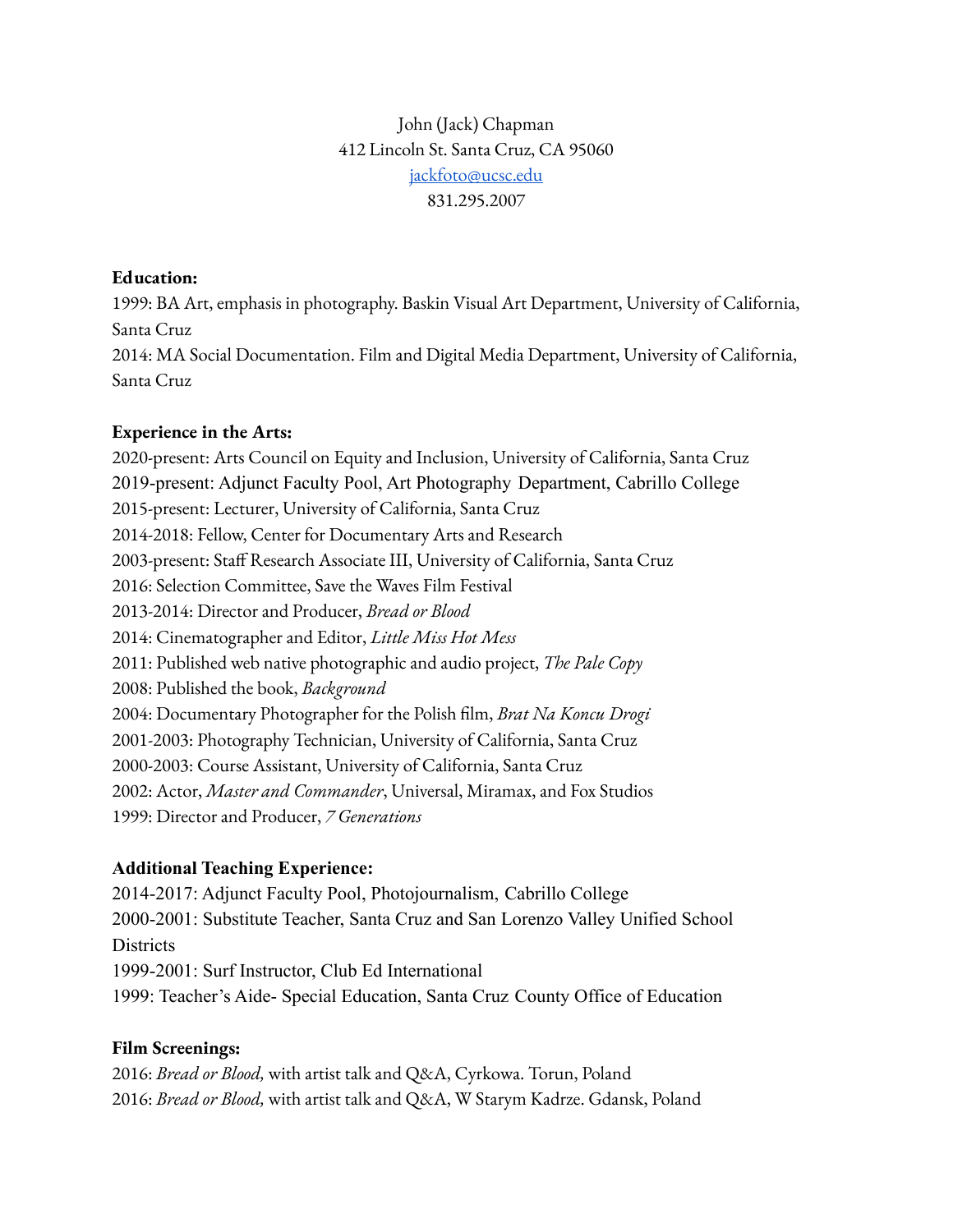2016: *Bread or Blood,* with artist talk and Q&A, The Holland Project. Reno, Nevada 2015: *Bread or Blood*, Mykonos Biennale. Mykonos, Greece 2015: *Bread or Blood,* Arizona International Film Festival. Tucson, Arizona 2015: *Bread or Blood*, Visions du Reel Media Library. Nyons, Switzerland 2015: *Bread or Blood*, Byron Bay International Film Festival. Byron Bay, Australia 2014: *Little Miss Hot Mess,* Santa Cruz Film Festival. Santa Cruz, CA 2014: *Little Miss Hot Mess*, Pride Week selection for The Audience Awards. 2014: *Bread or Blood*, Del Mar Theater. Santa Cruz, CA

#### **Solo Photographic Exhibitions:**

2021: *Wszystko Kielbasa*, Monica Reyes Gallery. Vancouver, BC Canada Public billboard installation in downtown Vancouver 2016: *Bread or Blood,* The Holland Project. Reno, Nevada 35 17x22 inkjet prints from digital files 40min looping video/audio installation 2009: *Piękna Polszczyzna*, Galeria Ego Is T, Klub NRD. Torun, Poland 62 16x20 silver gelatin chromogenic prints from 6x9cm and 35mm negatives 2007: *California Über Alles*, Pod Hodinami. Brno, Czech Republic 33 16x20 silver gelatin chromogenic prints from 6x9cm and 35mm negatives 2004; *City of the Dead*, The Spitz. London, UK 24 16x20 silver gelatin chromogenic prints from 6x6cm and 35mm negatives 2004: *City of the Dead*, Galeria SOS, Teatr Wiczy. Torun, Poland 24 16x20 silver gelatin chromogenic prints from 6x6cm and 35mm negatives.

#### **Group Exhibitions:**

2020: *#American Refugee, Composition 1*, Little Giant Collective. Santa Cruz, CA 2019: Catamaran Exhibition, R. Blitzer Gallery. Santa Cruz, CA 2011: *Noz w Wodzie,* Kontrapunkt. Torun, Poland 2010: *Marinero*, Back Gallery Project. Santiago, Chile 2008: *I've had enough to eat*, Singalong Artist Residencies. Riga, Latvia 2008: *I've had enough to eat*, City of Strasbourg- CEEAC. Strasbourg, France 2007: *Exporting the Extraordinary*, Felix Kulpa Gallery. Santa Cruz, CA 2006: *Content Contained*, Felix Kulpa Gallery. Santa Cruz, CA 2005: *Absorption Emission Spectra*, Onepointsix Gallery. Vancouver, BC 2005: *Grand Central*, La Casa por la Ventana Producciones. Concepcion, Chile 2005: *Absorption Emission Spectra*, Kunsthaus Essen. Essen, Germany 2004: *Absorption Emission Spectra*, Schindler's Factory. Krakow, Poland 2004: *City of the Dead*, Galeria Bezdomna, Stary Browar. Poznan, Poland 2003: Moving Pictures Exhibition, Bfly Atelier Gallery. Vancouver, Canada